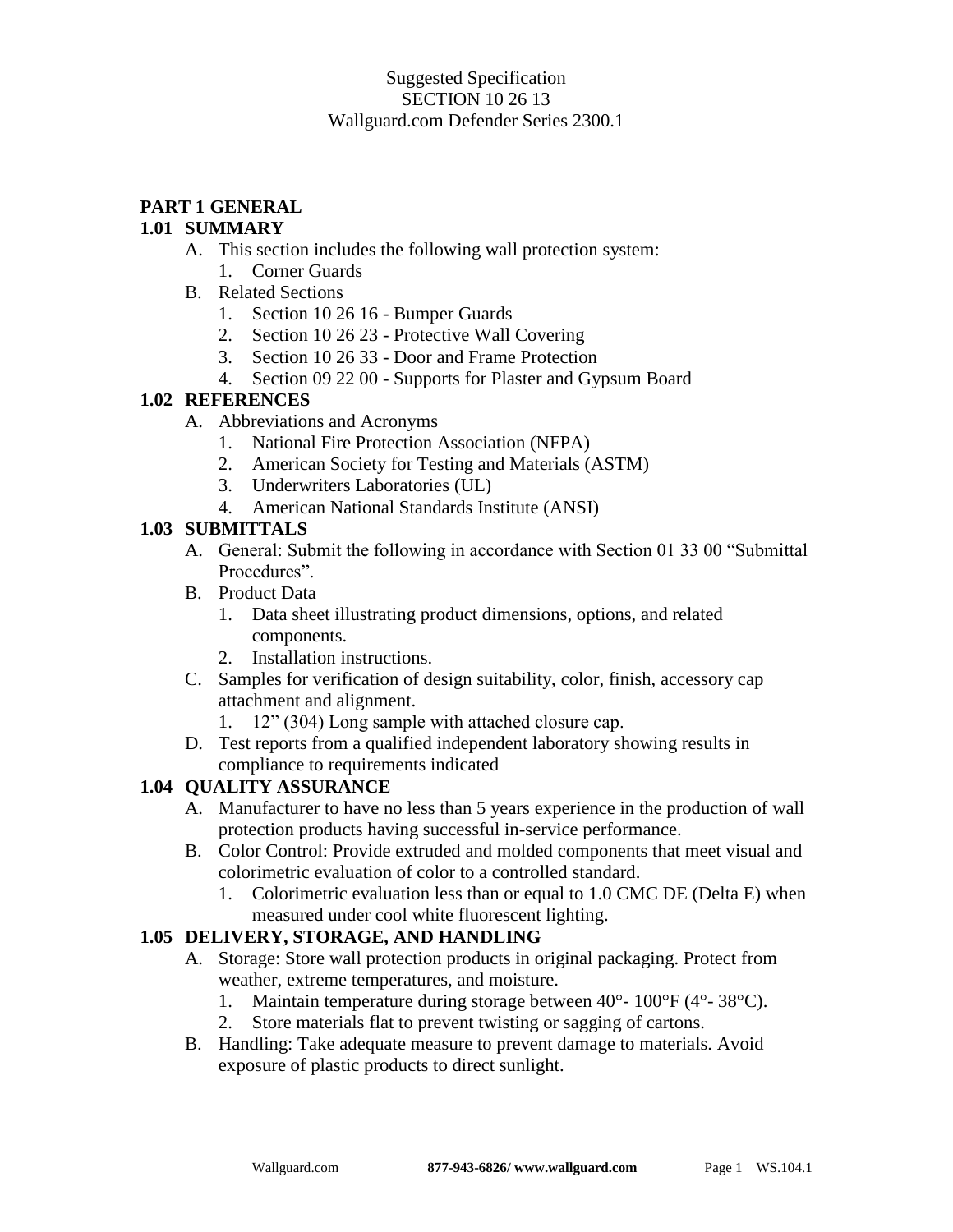#### **1.06 SITE CONDITIONS**

A. Ambient Conditions: Do not install wall protection products until installation areas are enclosed and weatherproof. HVAC system must be operational and maintaining temperature at 65°-75°F (18°-24°C) for at least 72 hours prior to installation.

## **PART 2 PRODUCTS**

## **2.01 MANUFATURERS**

A. Wallguard.com PO Box 1109 Dover Plains, NY 12522 Tel: 877-943-6826 www.wallguard.com

#### **2.02 DESCRIPTION**

A. Model 2300.1, 3" (76) x 3" (76) x 90° Surface mounted corner guard system with a continuous recycled plastic retainer,  $1/4$ " (6) radius snap-on plastic cover, and molded top and bottom closure caps. Select color from manufacturer's standard or custom colors.

## **2.03 DESIGN AND PERFORMANCE CRITERIA**

- A. Flammability Characteristics: High impact vinyl components.
	- 1. Class A Interior wall finish (NFPA 101 Life Safety) when tested in accordance with ASTM E84.
		- a. Flame Spread: 25 or less
		- b. Smoke Developed: 450 or less
	- 2. Classification of HB when tested in accordance with ASTM D635.
- B. Stain Resistance: High impact vinyl components.
	- 1. Material to be tested for stain resistance to various chemical reagents in accordance with ASTM D543.
- C. Bacterial and Fungal Growth: High impact vinyl components.
	- 1. Material must not support bacteria or fungal growth when tested in accordance with ASTM G21 and ASTM G22.
- D. Impact Resistance: High impact vinyl components.
	- 1. Extruded profiles shall resist damage from impact at apex of 90° corner when tested in accordance with applicable sections of ASTM F476.
	- 2. Izod impact strength ASTM D256 method A notched, 23.8 ft-lbs/in average with no break.
	- 3. Charpy impact strength ASTM D6110 notched, 26.1 ft-lbs/in average with no break.

## **2.04 MATERIALS**

- A. Cover: Extruded high impact vinyl, nominal 0.100" (2.5) thickness, colored throughout.
- B. Retainer: Extruded recycled high impact vinyl, nominal 0.070" (1.8) thickness.
- C. Closure Caps: Injection molded thermoplastic.